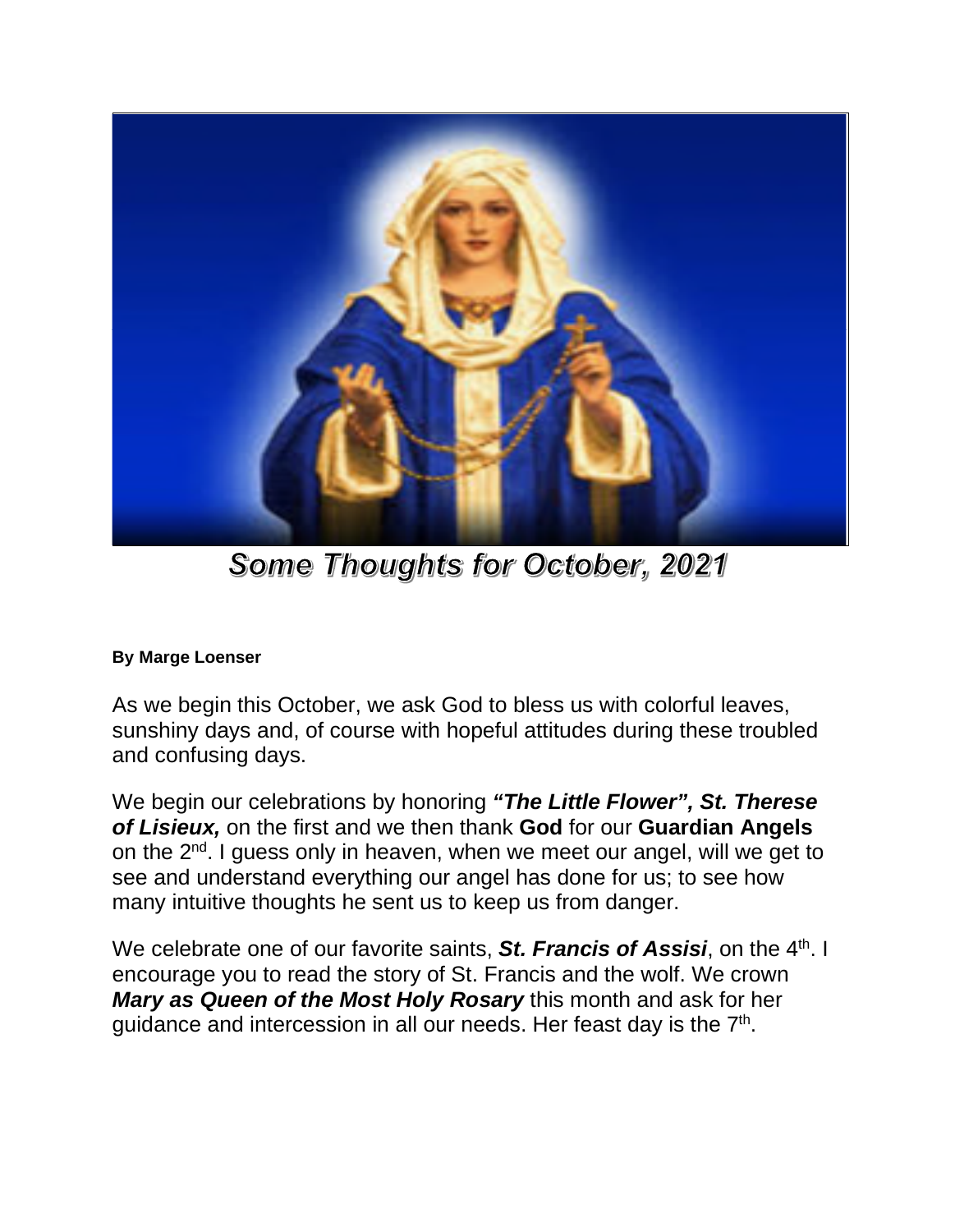There are many wonderful saints to learn of this month and one of my favorites is *St Theresa of Avila*. I was blessed to visit Avila on pilgrimage and was struck by the beautiful medieval walls built around the town. The fortress-like walls were built in 1060 and took 600 years to complete. To those who use computers, I encourage you to google this site, it is quite lovely. St. Theresa's favorite saint was *St. Joseph* and she claims he never failed her in all her prayer petitions. I recently came upon a meditative prayer about *St. Joseph's Sorrows and Joys*. I'd like to share it with you. Take the time to think into each incident -- what St. Joseph must have thought and felt -- and you will feel very rewarded:

(It's suggested that you say one *Our Father, Hail Mary and Glory Be* for each incident)

1. The doubt of St. Joseph (Mt 1:19)

The message of the angel (Mt 1:20

2. The poverty of Jesus' birth (Lk 2:7)

The birth of the Savior (Lk 2:7)

3. The Circumcision (Lk 2:21)

The Holy Name of Jesus (Mt 1:25)

4. The prophesy of Simeon (Lk 2:34)

The effects of the Redemption (Lk 2:34)

5. The flight into Egypt (Mt 2:14)

The overthrow of the gods of Egypt (Is 19:1)

6. The return from Egypt (Mt 2:22)

Life with Jesus and Mary in Nazareth. (Lk 2:39)

7. The loss of the Child Jesus (Lk 2:45)

The finding of the Child Jesus (Lk 2:46) AMEN